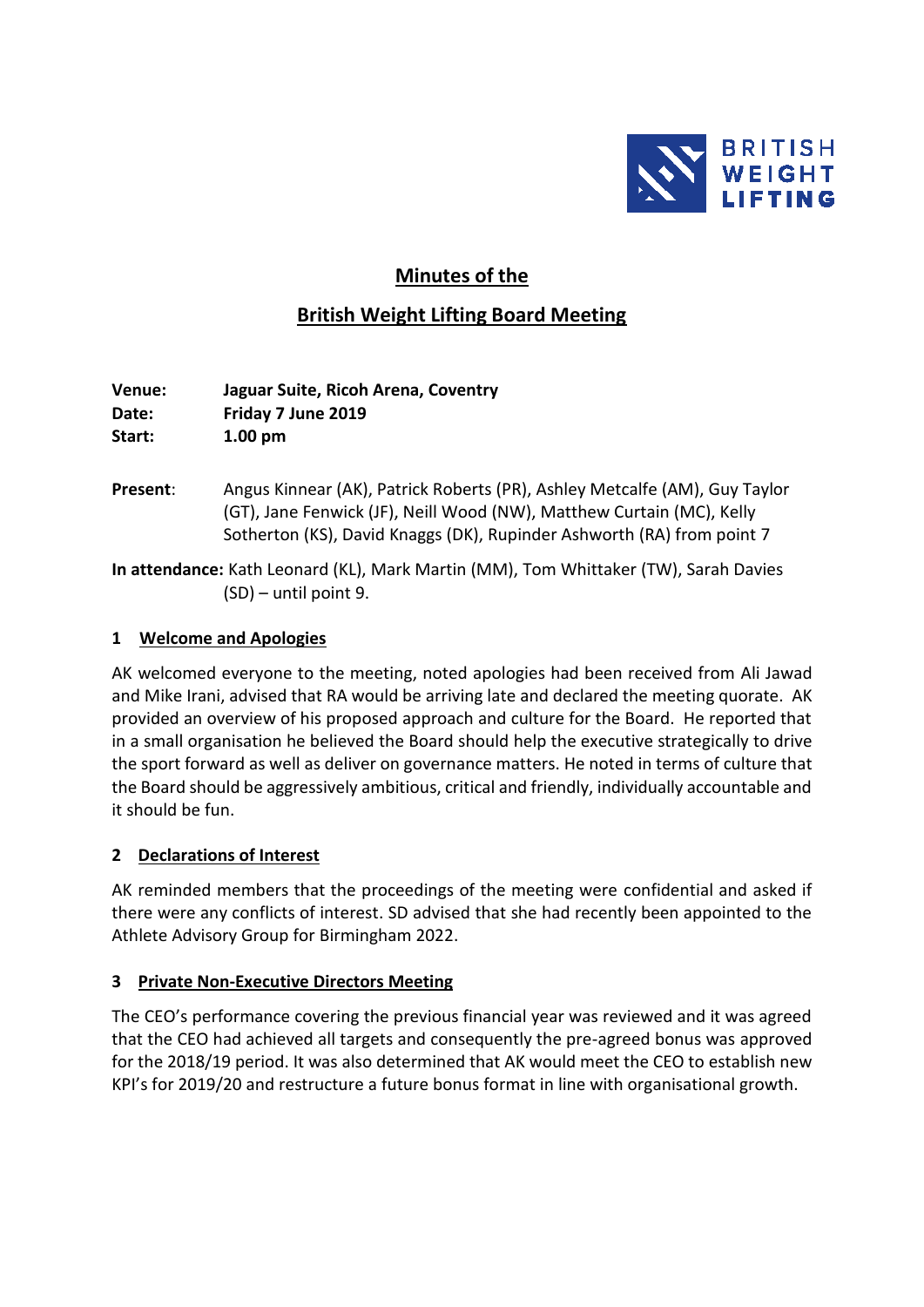#### **PART 1 - REPORTS**

#### **4 Minutes from Previous Meeting and Matters Arising**

The minutes of the Board meeting held on 10 March 2019 were agreed as read and **approved** for posting on the website. AM provided an update on matters arising noting that work was in progress to dissolve the two dormant companies (WCL and BWLE); MC was reviewing the TOR for the England Committee; membership re-admission following suspension for ADRV would be discussed at the next meeting; the Articles had been updated and would go to the next AGM for approval; an external Board skills assessment would cost £2.5k-£5k and would need to be carried out later in the year and that IR35 had been investigated for BWL contractors and was on-going.

#### **5 Decisions Taken outside the Board Meeting**

It was noted that Joanne Foster had been appointed as a marketing consultant.

#### **6 Minutes and Recommendations from the Sub-Committees**

It was noted that KS had taken over as Chair from GT on the Performance Group. KS updated the Board on the recent World Class Programme selection meeting and it was noted that there were six places available and five had been filled to date – A Jawad, M Yule, Z Newsome, O Broome, L Sugden. The final place would be determined after the World Championships in July. There had been no other sub-committee meetings since the March Board meeting.

## **7 Operational Reports**

High Performance and UK Sport Update - TW presented a report on the annual objectives and progress being made towards them in relation to the World Class Programme (WCP) for Para Powerlifting. He gave updates on two recent major championships where good results had been achieved, the milestones, current rankings and expectations of key individuals, preparation for Tokyo, strategy focus and talent transfer.

#### *RA joined the meeting at this point.*

AM presented a report on Olympic weightlifting matters, in particular the England Talent Pathway which was on track and in line with stakeholder expectations. He reported excellent results from the European Seniors Championships with the female team being 4<sup>th</sup> with three individual medals. He advised that Tokyo plans are subject to continual monitoring especially regarding the nine athletes who were currently receiving Aspiration funding.

Sport Development, Coach Education and Sport England Review - KL presented her report on operational performance including developments and progress relating to Workforce, Competitions, Communications, Partnerships, Relationship Management and Governance. She also advised that Joanne Foster had been appointed to help identify new business opportunities and develop marketing strategies to generate and maximise commercial income primarily by reviewing and developing the current coach education and membership offer. It was noted that stakeholder milestones were continually monitored and currently the organisation had received positive feedback and was on track to meet end of year targets. There was a discussion over the British Athletes Commission and SD noted that she and AJ attended their events. Regarding anti-doping regulations, KS suggested that it would be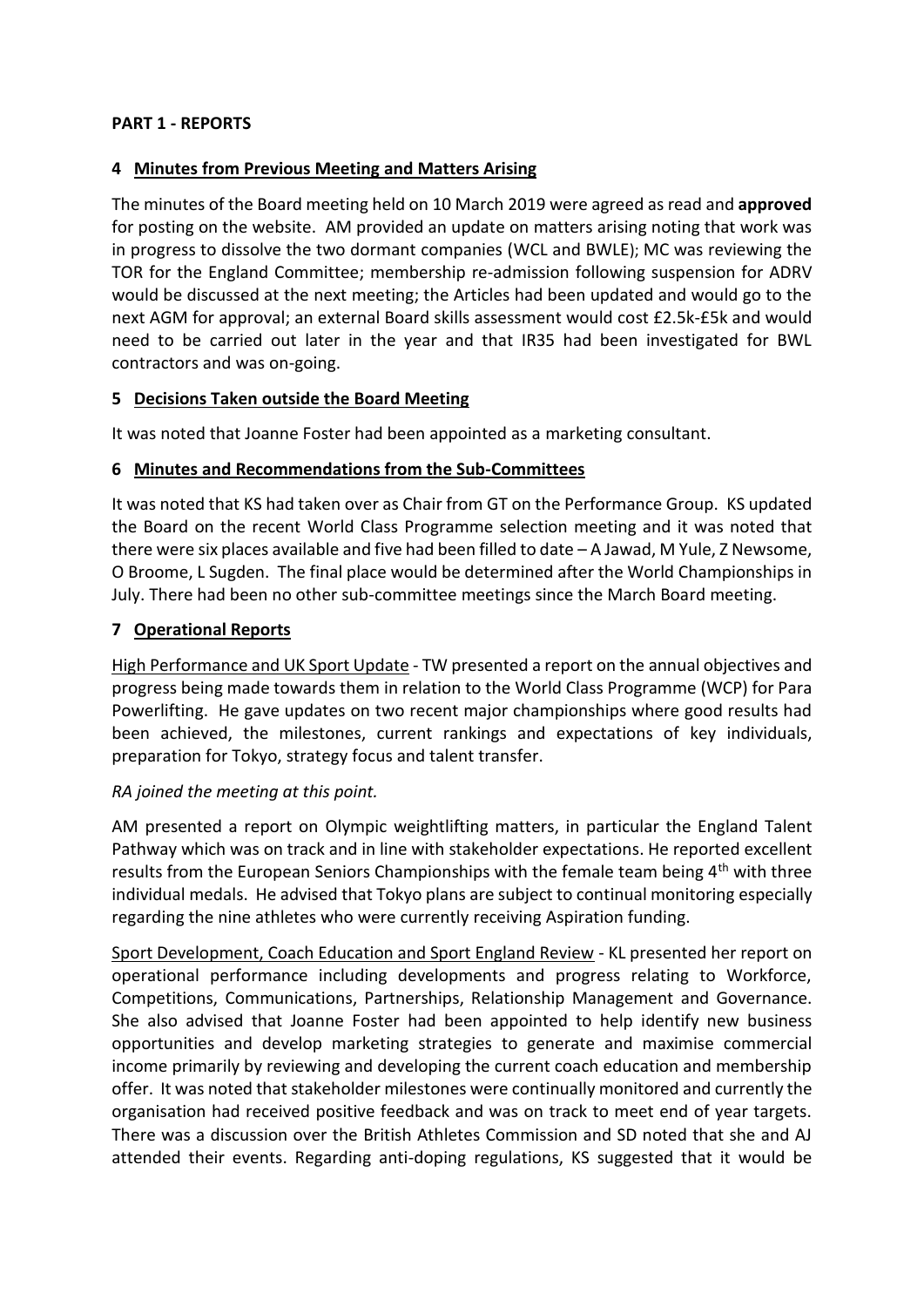worthwhile all Board members undertaking the UKAD online course and it was agreed to send out the link.

Operational Plan – AM reported that this item had been adjourned from the previous meeting. He noted that the plan had evolved and been developed from the previous year and in line with the Code of Sports Governance, needed to be approved by the Board. DK commented that there was a lot to do with such a small team. AM responded that whilst challenging it was achievable and covered all key operational areas as a working document. There was a discussion whether there was too much detail in this document for the Board and whether a summary document, which could be public facing, would be more appropriate. Following a discussion, the Board **approved** the Operational Plan.

## **8 Finance Matters and Update**

MM presented a summary of the financial performance for the last financial year (2018-19) noting the final position was a surplus of £14k, compared to a £1k budget and this was due to staff cost savings due to vacant positions earlier in the year and higher than expected course sales, although partnership and general commercial income remained disappointing. He provided a breakdown of the current position to April 2019, noting that both cash flow and reserves were healthy. He noted that a meeting had been held with HSBC to discuss investment options, but they were not really forthcoming with any options. MM reported that only 20% of the budgeted commercial income was contracted so far this year. RA reiterated that the new marketing consultant role was focussed on driving courses/membership and would not impact commercial/ partnership income as yet. AK responded that he felt it maybe appropriate to employ a further individual to develop partnerships and patronage gifting. DK asked whether it was realistic to expect coach education income to continue to grow or whether it had reached its ceiling. AM noted that whilst it was a competitive market, he felt there were still opportunities especially within the PT and general education market. MC suggested opportunities around "safe lifting in the workplace" using techniques of Olympic lifting and overseas markets could be investigated. NW suggested that a brief monthly update to the Board summarising the financial position would be useful and it was agreed to implement this.

## **9 Board Matters**

Athlete Sub-Committee – SD reported that she had attended the recent IOC Athlete Forum and gained insight into how other sports/countries use such committees and felt if established, it was important to ensure it had a purpose, had guidance from the Board and that it would need to cover a broad spectrum across all levels involved in the sport. KS noted that she had set up a group for British Athletics and was happy to share relevant information but would strongly advise it was an independent Commission not a Committee and that the athletes should propose how they wanted it to work and present this to the Board. Everyone agreed that it needed to be athlete-centric, inclusive and fair and not too elitist. It was agreed that AM/KS/MC/SD would put together a TOR for the group to be discussed at the September Board meeting. It was suggested this could then be launched at the AGM in October.

## *SD left the meeting at this point.*

Stakeholder Strategy – AM noted that this strategy had been developed further and would continue to need reviewing. JF noted it was very detailed and suggested it could be simplified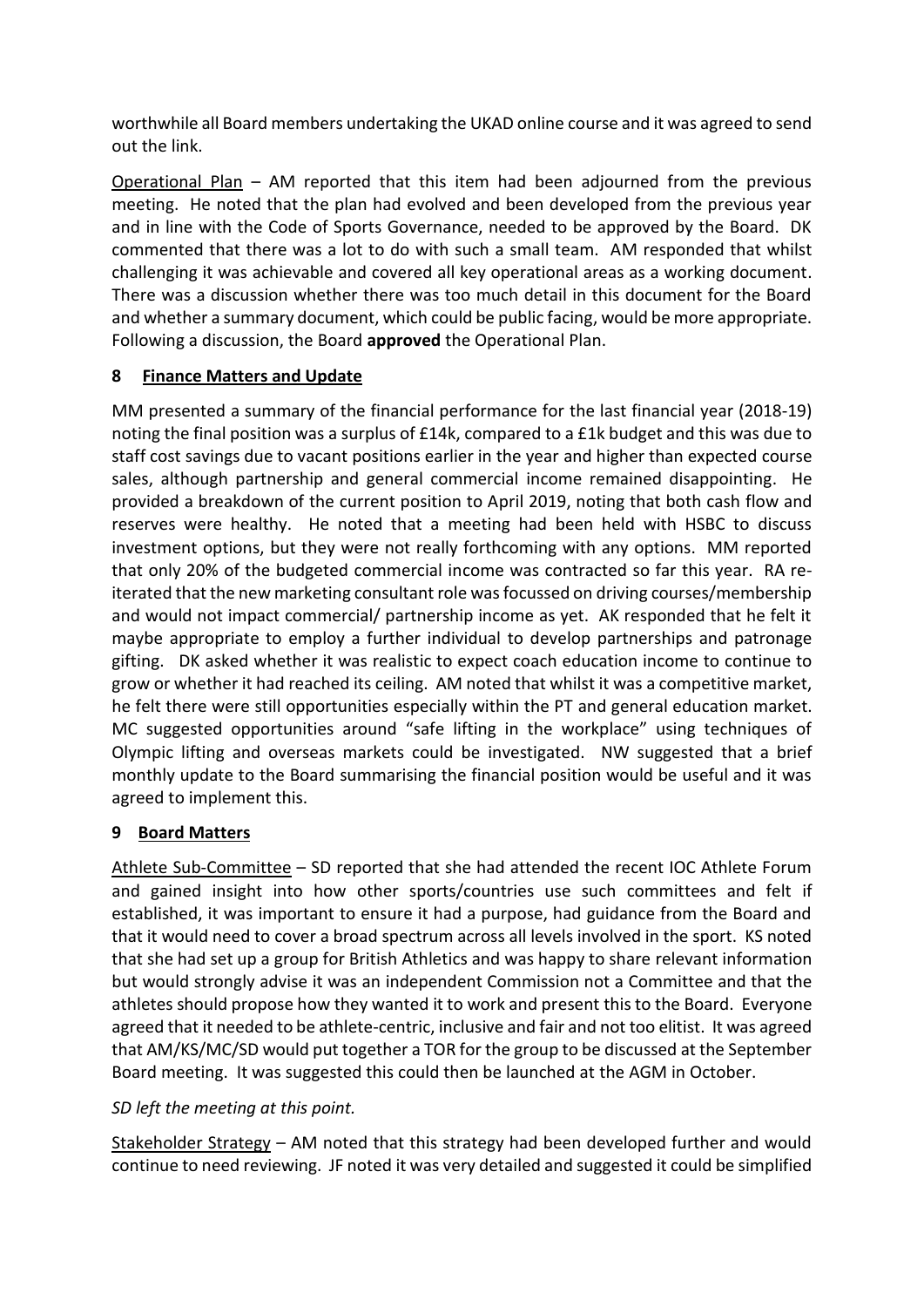to determine engagement requirements with the different stakeholder groups. The Board **approved** the stakeholder strategy and agreed it should be reviewed annually in March.

International Relations Sub-Committee – The proposed new TOR and group composition was **approved**.

Complaints Log – It was noted that there had been one complaint which had recently been resolved.

Risk Register – AM noted that some minor changes had been made to the risk register. There was a focus on the summary sheet and concern was raised over the number of Red items on the overview sheet. PR confirmed that these risks were given a Red status as they were considered to be the residual risk after mitigations had been put in place. There was a discussion over how this should be reported in future and it was agreed that PR/AM/AK would review the register in advance of the September Audit and Board meetings.

CEO Report – AM reported that the April and May operational reports had been circulated, noting good progress had been made early in the year with no issues to report so far.

## **PART 2 – THE ROAD TO BIRMINGHAM 2022**

#### **10 Key Focus Areas (2019-22)**

AK gave an introduction to this item noting that he felt there were challenges from a complex landscape, an unclear narrative, lack of format evolution and significant barriers to participation. He suggested immediate actions were to agree the resource to evaluate the TOR of the Board and overall strategy, recruit a dedicated internal resource to address commercial matters and engage external "commercial education" development support. There was a suggestion to change the format of the sport to make it quicker, more exciting/innovative and increase spectator engagement as many other sports have done, noting sustainability was a key challenge. It was agreed that a meeting date would be set to discuss this further with the 4 July being the favoured option.

## **11 Any Other Business**

- a) PR updated on discussions with Weightlifting Wales. He advised that matters had progressed and it had been proposed to draw up a MOU to create a more durable long-term relationship. PR agreed to circulate the information received and invite feedback so a formal response could be made.
- b) KS requested that the format of the Board papers be reviewed as she struggled to access them in the current format (Sharepoint). KS and MC agreed to send a potential alternative system to AM.

## **12 Date and Time of Next Meetings**

4 July 2019 – 1pm at Leeds United FC, Elland Road, Leeds. There will be a short Board meeting followed by a discussion as discussed in point 10.